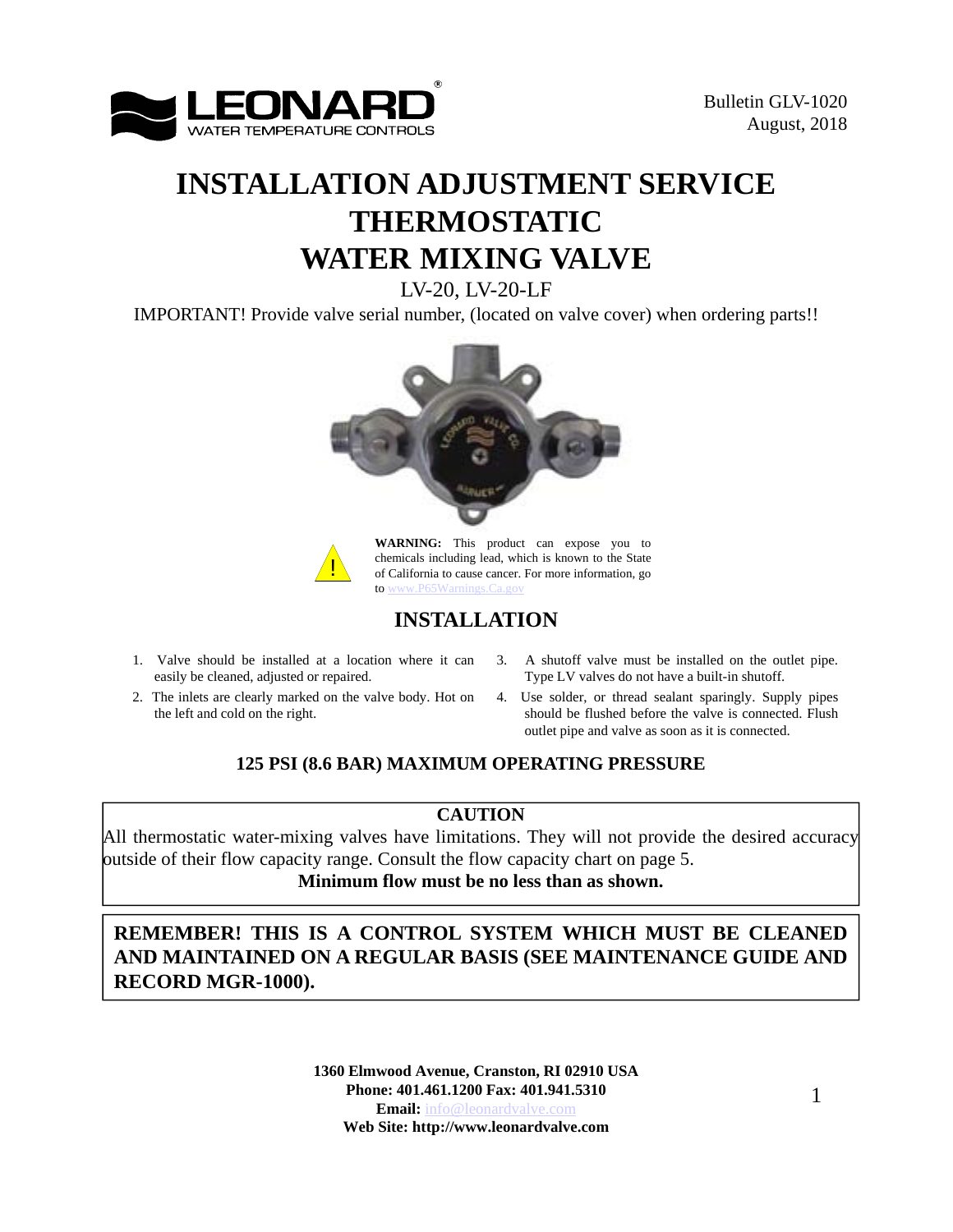## **INSTALLATION REQUIRED METHODS OF PIPING LV SERIES**

#### **METHOD #1**

arrangement.

Required when **TEMPERED WATER** is **NOT CIRCULATED.** Only the hot water supply to the mixing valve can be circulated with this piping BALL VALVE HOT WATER SUPPLY THERMOMETER  $(T)$ COLD WATER SUPPLY

CIRCULATE HOT WATER FROM END OF LINE BACK TO TANK

#### **METHOD W**

Required when **TEMPERED WATER IS CIRCULATED.**



## **OPERATION**

- **1. Verify that the temperature of the hot water source is properly set and maintained. Shutoff and isolate the circulator pump.**
- **2. Loosen LTR set screw located on temperature adjustment knob with allen wrench.**
- **3. Turn on enough fixtures to flow approximately 4 GPM, turn knob clockwise until it stops (full cold) then counterclockwise until it stops (full hot), three times to exercise the thermostatic element.**
- **4. Set mixing valve to the desired temperature, (See warning tag for temperature set point). Tighten LTR set screw.**
- **5. Shut off all fixtures. Setup is complete.**
- **6. Turn on circulator. With all fixtures still off, (no water flowing) observe the circulation temperature until it stabilizes.**
- **7. If temperature rises, close balance valve until desired temperature is reached**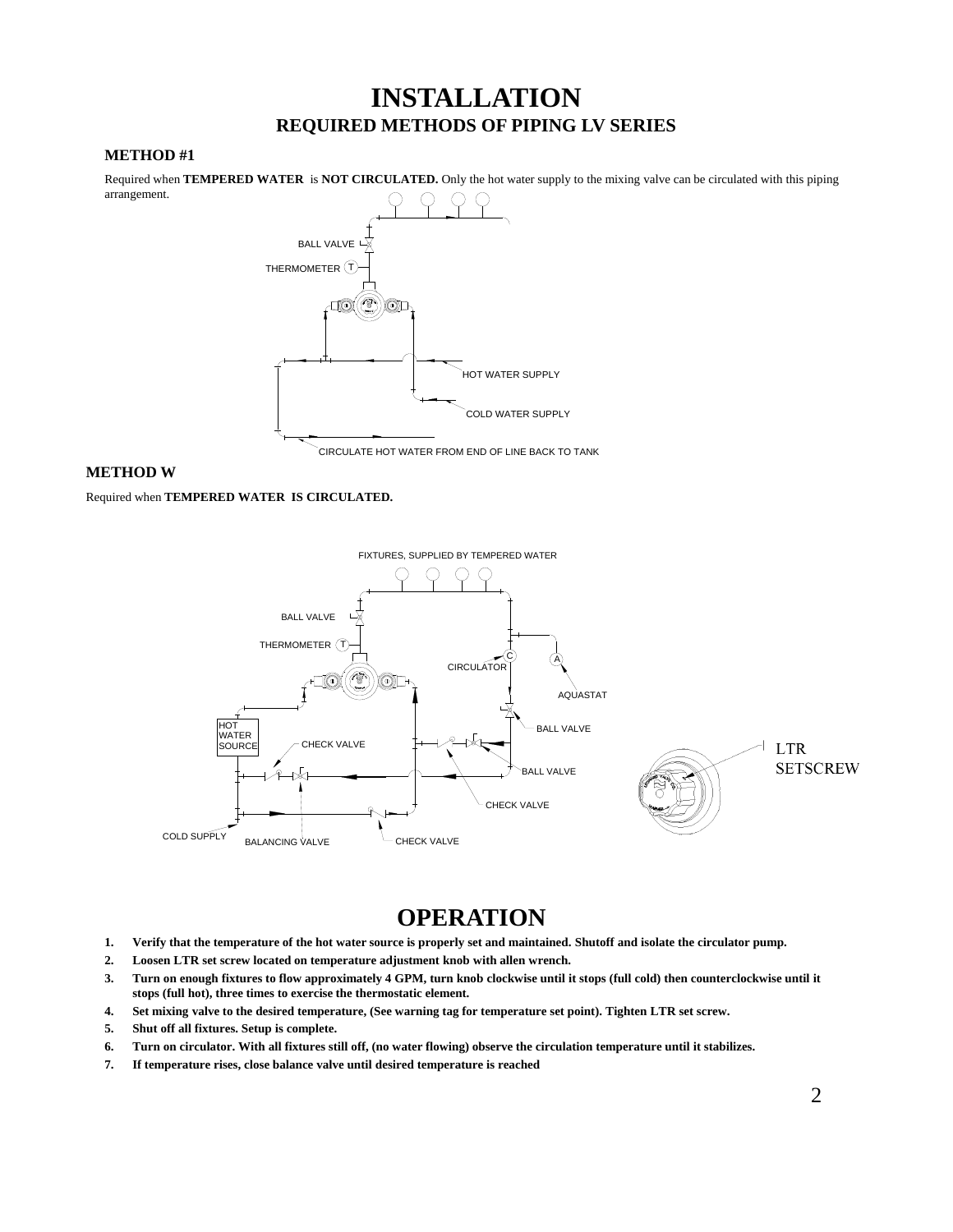# INSTALLATION CONTINUED

#### **WARNING**

**WARNING!** This Thermostatic Mixing Valve has an Locking Temperature Regulator (LTR) which must be checked. If the temperature is too high, the installer **MUST RESET** this adjustment immediately. Always check the temperature of the mixed water after installation. Excessively hot water is **DANGEROUS AND MAY CAUSE SCALDING!**

**\*NOTE:** A locking temperature regulator is simply a mechanical setting to prevent unauthorized temperature set point changes. AFTER INSTALLATION THE VALVE MUST BE RESET BY THE INSTALLER !!

## SERVICE

Leonard Type LV Thermostatic Water Mixing Valves are simple in design and may be easily cleaned, adjusted and repaired. If the installation is accessible, servicing may be completed without disconnecting the valve.

**NOTE:** Thermostatic Water Mixing Valves are REGULATING mechanisms, which must be regularly maintained to provide best performance. Frequency of cleaning depends on quality of local water conditions and usage. (See Maintenance Guide and Record MGR-1000).

| <b>ITEM:</b>                            | <b>PROBLEM:</b>                                                                                                            | <b>RECOMMENDED REPAIR KITS:</b><br>$LV-20$ |
|-----------------------------------------|----------------------------------------------------------------------------------------------------------------------------|--------------------------------------------|
| <b>PACKINGS &amp;</b><br><b>GASKETS</b> | 1. Leak at stem.<br>2. Leak between valve cover and base.                                                                  | <b>KIT 1/XL32</b>                          |
| <b>SHUTTLE</b><br><b>ASSEMBLY</b>       | 3. Valve delivers either all hot or all cold water, or will not mix<br>consistently.                                       | <b>KIT R/XL32</b>                          |
| <b>CHECKSTOPS</b>                       | Hot water bypass into cold line.<br>4.<br>Supplies cannot be shut off completely.<br>5.<br>Leak at checkstop bonnet.<br>6. | <b>KIT 4/M20</b>                           |

#### **TROUBLESHOOTING INSTRUCTIONS**

### **REMEMBER! THIS IS A CONTROL DEVICE WHICH MUST BE CLEANED AND MAINTAINED ON A REGULAR BASIS. (SEE MAINTENANCE GUIDE AND RECORD, MGR-1000).**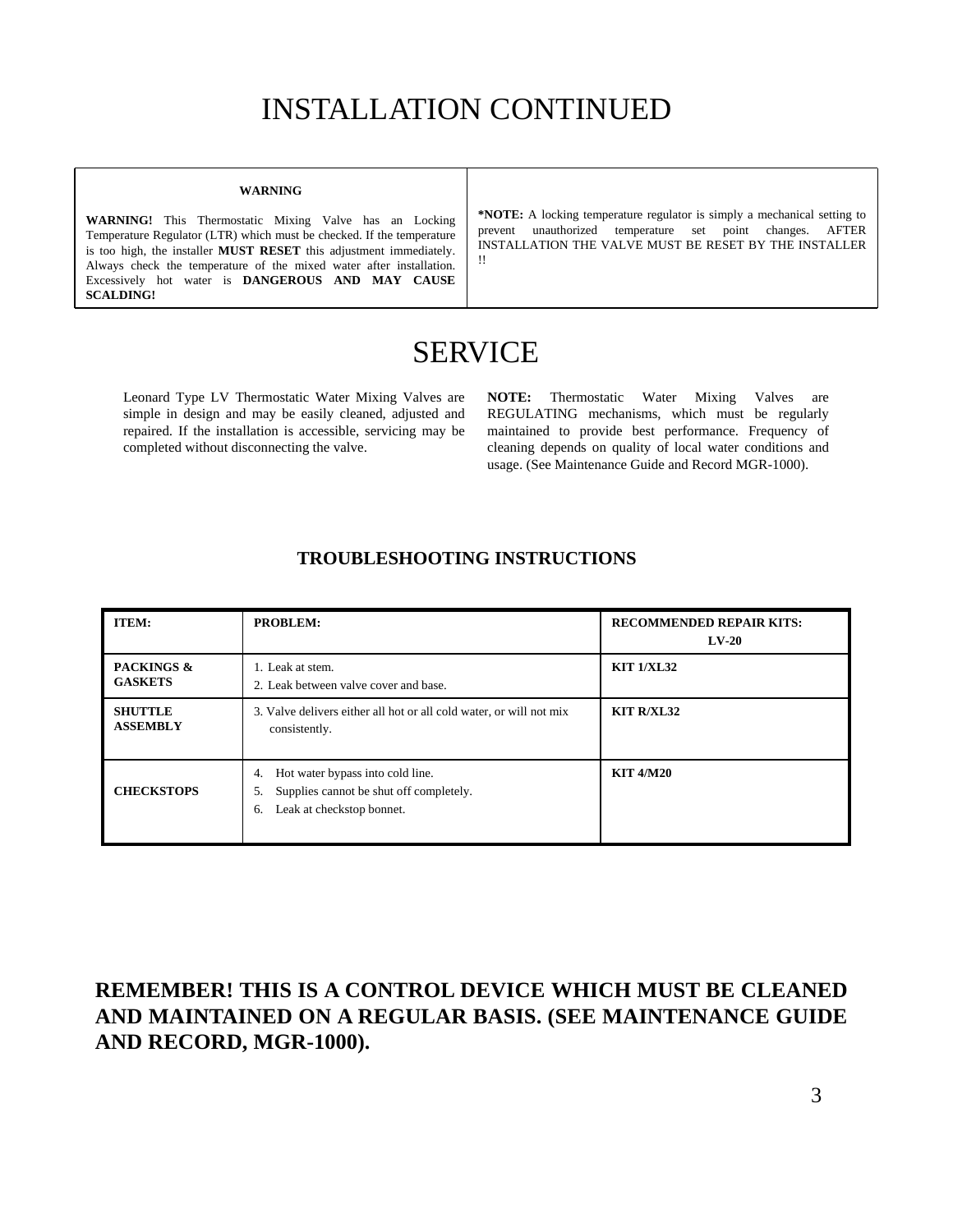# **LV-20 PARTS & KITS**



| <b>ITEM#</b>   | <b>DESCRIPTION</b>                      | QTY.           | PART # / KIT #         |  |  |
|----------------|-----------------------------------------|----------------|------------------------|--|--|
|                | SPRING, RETURN                          |                | KIT R/XL32             |  |  |
| $\overline{2}$ | SHUTTLE ASSEMBLY                        |                | KIT R/XL32             |  |  |
| 3              | O'RING, LOWER SHUTTLE                   |                | KIT 1/XL32, KIT R/XL32 |  |  |
| 4              | O'RING, UPPER SHUTTLE                   |                | KIT 1/XL32, KIT R/XL32 |  |  |
| 5              | O'RING, COVER                           |                | KIT 1/XL32, KIT R/XL32 |  |  |
| 6              | O'RING, STEM                            |                | KIT 1/XL32, KIT R/XL32 |  |  |
| 7              | <b>RETAINING RING, COVER</b>            |                | 7411, KIT R/XL32       |  |  |
| 8              | STEM ASSEMBLY (DO NOT REMOVE SNAP RING) |                | 741900                 |  |  |
| 9              | <b>KNOB</b>                             |                | 747900                 |  |  |
| 10             | <b>SCREW, KNOB</b>                      |                | 747900                 |  |  |
| 11             | <b>LTR SET SCREW</b>                    |                | 747900                 |  |  |
| 12             | <b>COVER</b>                            |                | 7468                   |  |  |
| 13             | <b>BONNET</b>                           | $\overline{2}$ | M20-2A                 |  |  |
| 14             | STEM, UPPER CHECK                       | 2              | MU-4A                  |  |  |
| 15             | LOWER STEM & PACKING                    | $\overline{2}$ | M20-6A, KIT 4/M20      |  |  |
| 16             | SPRING, CHECK                           | $\overline{2}$ | M20-9A, KIT 4/M20      |  |  |
| 17             | PACKING, BONNET                         | 2              | M20-3A, KIT 4/M20      |  |  |
| 18             | O'RING, UPPER STEM                      | $\mathbf{2}$   | MU-5A, KIT 4/M20       |  |  |

0-RING KIT 3 - 6<br>KNOB 9 - 11

CHECK KIT